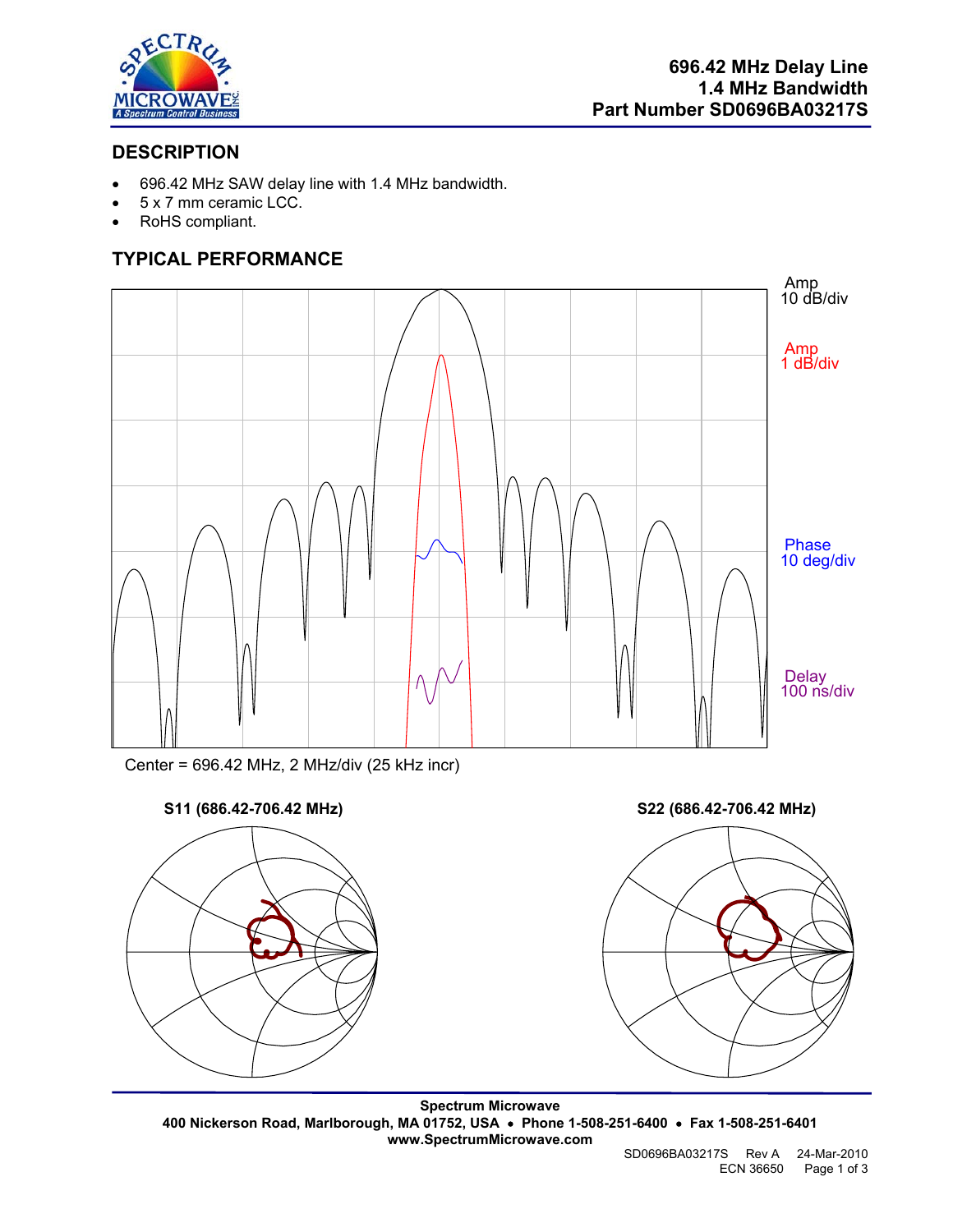

### **SPECIFICATION**

| Parameter                                            | Min    | Typ     | Max    | <b>Units</b> |
|------------------------------------------------------|--------|---------|--------|--------------|
| Center Frequency (Fc, at 10dB points) <sup>2,3</sup> | 696.35 | 696.42  | 696.49 | <b>MHz</b>   |
| <b>Insertion Loss</b>                                |        | 6.9     | 9      | dB           |
| 3 dB Bandwidth                                       | 1.4    | 1.51    |        | <b>MHz</b>   |
| 10 dB Bandwidth                                      |        | 2.71    |        | <b>MHz</b>   |
| Phase Linearity <sup>2</sup>                         |        | 2.5     | 10     | deg p-p      |
| Phase Slope (in 3 dB BW)                             |        | $-0.16$ |        | deg/kHz      |
| Insertion Phase <sup>1,2</sup>                       |        | 0       |        | deg          |
| Device Delay                                         |        | 570     |        | ns           |
| Turn Over Temperature (Tc)                           |        | 46      |        | $^{\circ}$ C |
| Source and Load Impedance                            |        | 50      |        | Ω            |
| <b>Ambient Temperature</b>                           |        | 23      |        | $^{\circ}$ C |

Notes: 1. Measured at 696.42 MHz in a tuned reference test fixture.

- 2. Specifications apply at an ambient temperature of 23C +/- 5C.
- 3. Frequency versus temperature will be according to the following:  $dFc/Fc = -0.032$  ppm  $*(T-TC)^2$ where (dFc/Fc) = Change in center frequency (in ppm) and  $T =$  temperature (in degrees C). Tc = the turnover temperature.

### **MAXIMUM RATINGS**

| 'arameter                          | <b>MID</b> | Max | <b>TIME</b> |
|------------------------------------|------------|-----|-------------|
| Storage Temperature Range          | -40        | 125 | $\sim$      |
| <b>Operating Temperature Range</b> | -30        | 100 | $\sim$      |
| Input Power Level                  |            | +13 | dRm         |

## **MATCHING CIRCUIT**



|  | $\text{Ls1} = 15 \text{ nH}$ | Ls2 = 12 nH  |  |  |
|--|------------------------------|--------------|--|--|
|  | $Cp1 = 8 pF$                 | $Cp2 = 7 pF$ |  |  |

Notes:

- 1. Recommend use of 2% tolerance matching components. Typical inductor Q=40.
- 2. Component values are for reference only and may change depending on board layout.